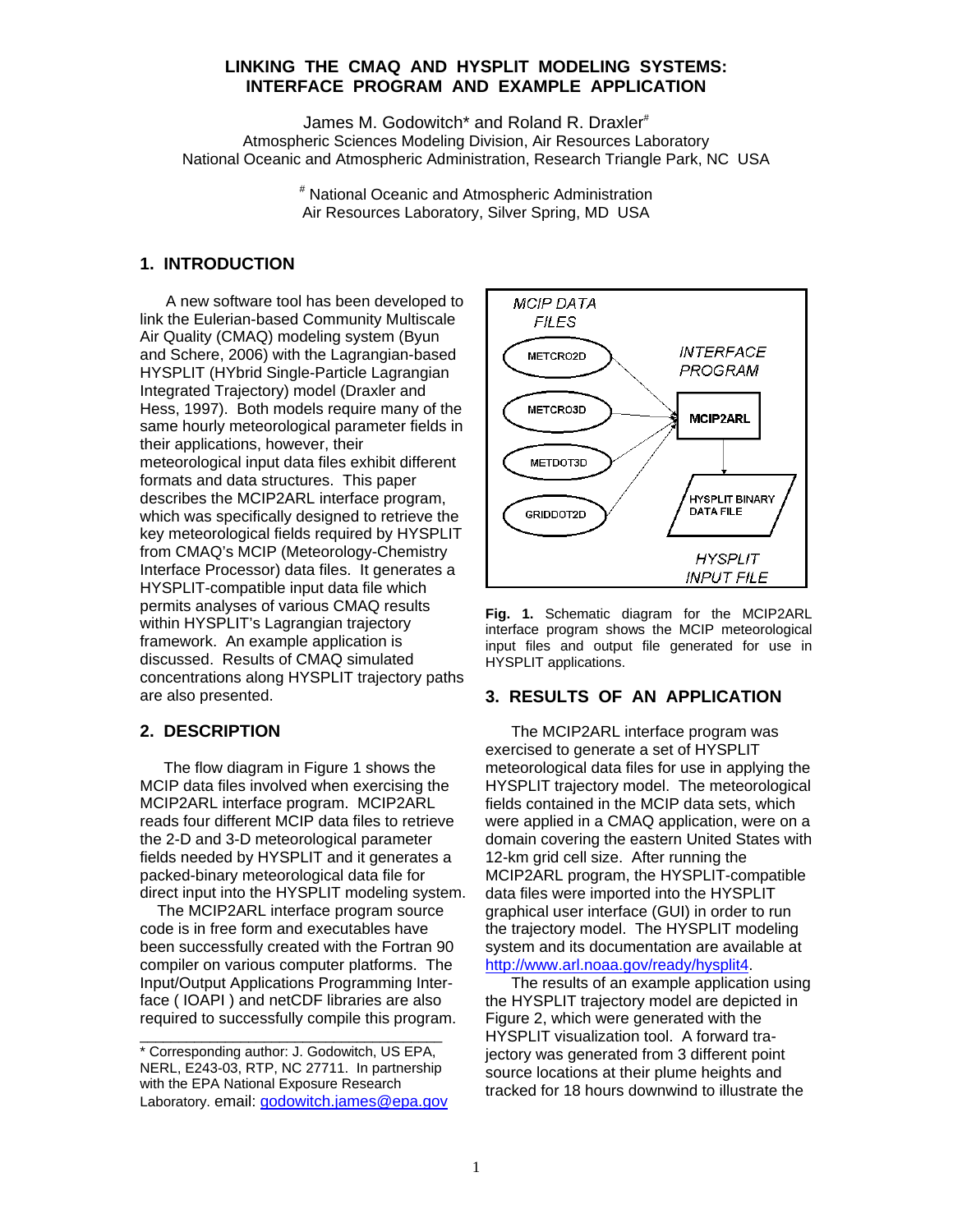

**Fig. 2**. Forward trajectories were initiated at 0200 UTC (2200 EDT) on June 11, 2002 from 3 different point source locations using wind fields originally from MCIP. Duration of these trajectories is 18 hours with the ending time at 20 UTC ( 1600 EDT).

nocturnal transport and travel during the next day of each point source plume release.

 The HYSPLIT formatted output file contains the hourly trajectory coordinate positions (i.e. latitude, longitude, and altitude), which were converted into CMAQ grid indices (i.e. column, row, layer) and hourly species concentrations were extracted from a 3-D concentration file. Figure 3 displays the ozone concentrations aloft along a trajectory path (blue in Figure 2 above ) and also in layer 1 from different CMAQ simulations (i.e. a base emission simulation and a emission reduction scenario). Using this trajectory analysis approach coupled with CMAQ results, concentration differences between different emission modeling scenarios can be investigated.



**Fig. 3**. CMAQ  $O_3$  concentrations along the forward (blue) trajectory in Figure 2. The results are from two different model simulations. The symbols are at 1-hr intervals. Modeled ozone values are plotted over an 18-hour period of travel downwind.

 Another interesting application is to examine CMAQ results along a backward trajectory from a selected location. Figure 4 illustrates the path taken upwind for 48 hours along a backward trajectory initiated at a late afternoon hour from a particular monitoring site.



**Fig. 4**. A 48-hr backward trajectory from CASTNet site LRL117 using wind fields originally from MCIP meteorological data sets with the trajectory ending at 19 UTC on June 11, 2002.



**Fig. 5.** CMAQ modeled  $O_3$  concentrations along the backtrajectory path in Figure 4 for 200 km upwind. There is a one hour difference between symbols.



**Fig. 6.** NO<sub>x</sub> concentrations from CMAQ simulations along the backward trajectory displayed in Figure 4 for 200 km upwind.